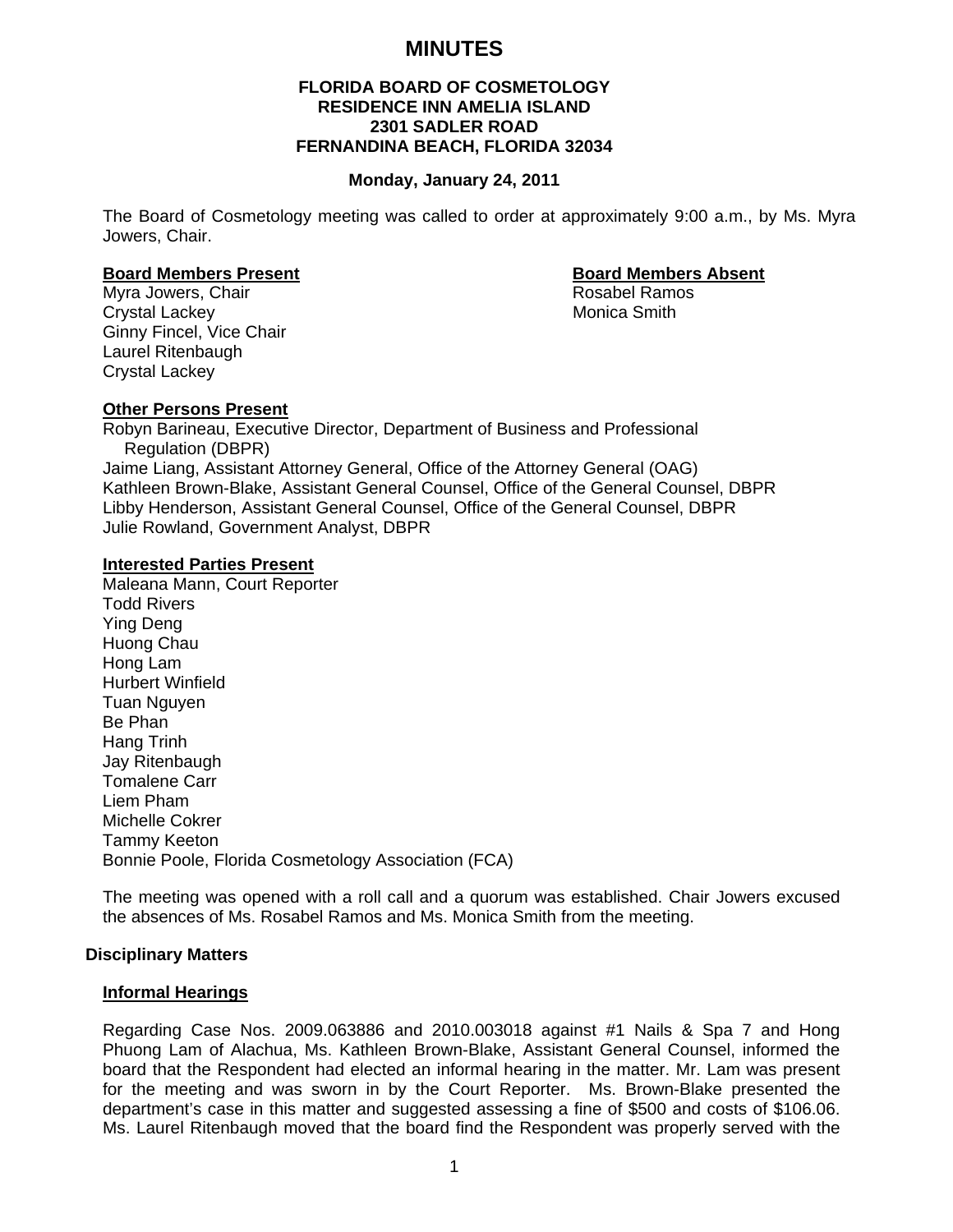Administrative Complaint, that there was competent and substantial evidence to support the allegations as set forth in the Administrative Complaint and impose a fine of \$500 and costs of \$106.06. Ms. Crystal Lackey seconded the motion and the motion passed unanimously.

Regarding Case No. 2010.022569 against Huong Ngoc Chau of Bradenton, Ms. Brown-Blake informed the board that the Respondent had elected an informal hearing in the matter. The Respondent was present for the meeting and was sworn in by the Court Reporter. Ms. Brown-Blake presented the department's case in this matter and suggested assessing a fine of \$500 and costs of \$176.44. Ms. Ritenbaugh moved that the board find the Respondent was properly served with the Administrative Complaint, that there was competent and substantial evidence to support the allegations as set forth in the Administrative Complaint and impose a fine of \$500 and costs of \$176.44, to be paid over a period of six months, with the first payment of \$176.44 due within 30 days of the final order and five monthly payments of \$100 each. Ms. Lackey seconded the motion and the motion passed unanimously.

Regarding Case No. 2008.065706 against Tiffany Suzanne Deblasio of Ocala, Ms. Brown-Blake informed the board that the Respondent had elected an informal hearing in the matter. Ms. Deblasio was not present for the meeting. Ms. Brown-Blake presented the department's case in this matter and suggested assessing a fine of \$250 and costs of \$169.82. Ms. Lackey moved that the board dismiss the case based on insufficient evidence to support the allegations. Ms. Ritenbaugh seconded the motion and the motion passed unanimously.

Regarding Case No. 2010.022593 against Anta Diop of St. Petersburg, Ms. Brown-Blake informed the board that the Respondent had elected an informal hearing in the matter. The Respondent was not present for the meeting. Ms. Brown-Blake presented the department's case in this matter and suggested assessing a fine of \$500 and costs of \$119.28. Vice Chair Ginny Fincel moved that the board find the Respondent was properly served with the Administrative Complaint, that there was competent and substantial evidence to support the allegations as set forth in the Administrative Complaint and impose a fine of \$500 and costs of \$119.28, plus six months stayed suspension against the Respondent's hair braider registration HB3616. In the event the Respondent fails to comply with the terms of the final order, the stay shall be lifted and the hair braider registration will be suspended. Ms. Ritenbaugh seconded the motion and the motion passed unanimously.

Regarding Case No. 2009.041463 against Nails on Point of Sunrise, Ms. Brown-Blake informed the board that the Respondent had elected an informal hearing in the matter. Ms. Michelle Corker was present for the meeting and was sworn in by the Court Reporter. Ms. Brown-Blake presented the department's case in this matter and suggested assessing a fine of \$500 and costs of \$286.44. Ms. Lackey moved that the board dismiss the case based on insufficient evidence to support the allegations. Ms. Ritenbaugh seconded the motion and the motion passed unanimously.

Regarding Case No. 2010.017810 against On Thi Phu of St. Petersburg, Ms. Brown-Blake informed the board that the Respondent had elected an informal hearing in the matter. Mr. Phu was not present for the meeting. Ms. Brown-Blake presented the department's case in this matter and suggested assessing a fine of \$500 and costs of \$166.32. Vice Chair Fincel moved that the board find the Respondent was properly served with the Administrative Complaint, that there was competent and substantial evidence to support the allegations as set forth in the Administrative Complaint and impose a fine of \$500 and costs of \$166.32, plus six months stayed suspension against the Respondent's full specialist license FS866261. In the event the Respondent fails to comply with the terms of the final order, the stay shall be lifted and the full specialist license will be suspended. Ms. Lackey seconded the motion and the motion passed unanimously.

Regarding Case Nos. 2009.027235 and 2009.027252 against Regal Nails and Li Thu Thi Tran of Vero Beach, Ms. Brown-Blake informed the board that the Respondent had elected an informal hearing in the matter. Mr. Tran was not present for the meeting. Ms. Brown-Blake presented the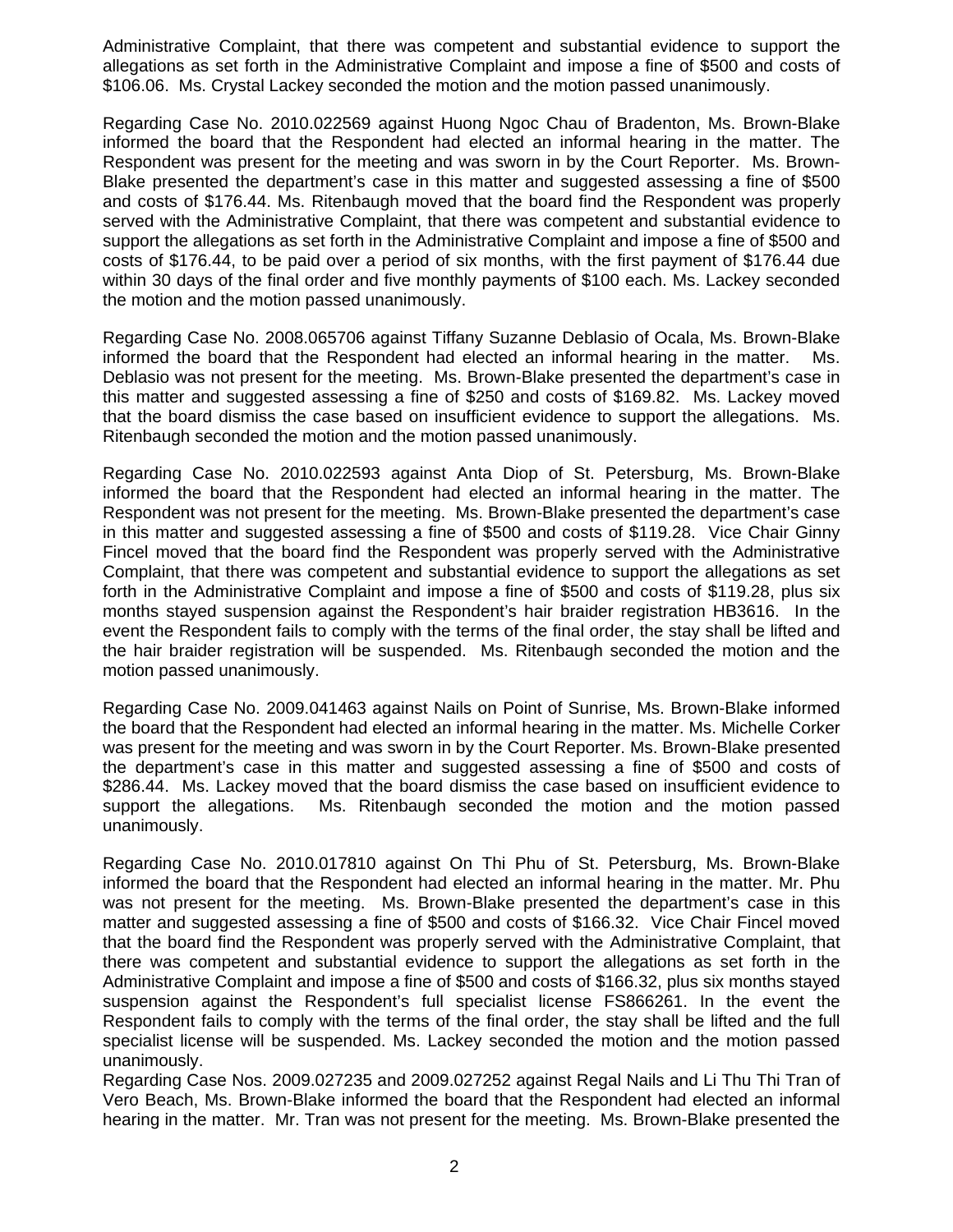department's case in this matter and suggested assessing a fine of \$500 and costs of \$249.94. Vice Chair Fincel moved that the board find the Respondent was properly served with the Administrative Complaint, that there was competent and substantial evidence to support the allegations as set forth in the Administrative Complaint and impose a fine of \$500 and costs of \$249.94, to be paid over a period of six months, with the first payment of \$249.94 due within 30 days of the final order and five monthly payments of \$100 each, re-inspection in six months, plus six months stayed suspension against cosmetology salon license CE84942 and full specialist license FS875010. In the event the Respondent fails to comply with the terms of the final order, the stay shall be lifted and the cosmetology salon license and the full specialist license will be suspended. Ms. Ritenbaugh seconded the motion and the motion passed unanimously.

Regarding Case No. 2009.052933 against Todd Rivers of St. Petersburg, Ms. Brown-Blake informed the board that the Respondent had elected an informal hearing in the matter. Mr. Rivers was present for the meeting and was sworn in by the Court Reporter. Ms. Brown-Blake presented the department's case in this matter and suggested assessing a fine of \$800 and costs of \$115.75. Vice Chair Fincel moved that the board find the Respondent was properly served with the Administrative Complaint, that there was competent and substantial evidence to support the allegations as set forth in the Administrative Complaint and impose a fine of \$800 and costs of \$115.75, to be paid over a period of six months, with the first payment of \$115.75 due within 30 days of the final order and five monthly payments of \$160 each. Ms. Ritenbaugh seconded the motion and the motion passed unanimously.

Regarding Case Nos. 2009.032361 and 2009.044807 against Top Nails and Tuan Duc Nguyen of Tequesta, Ms. Brown-Blake informed the board that the Respondent had elected an informal hearing in the matter. Mr. Nguyen was present for the meeting and was sworn in by the Court Reporter. Ms. Brown-Blake presented the department's case in this matter and suggested assessing a fine of \$700 and costs of \$250.99. Ms. Ritenbaugh moved that the board find the Respondent was properly served with the Administrative Complaint, that there was competent and substantial evidence to support the allegations as set forth in the Administrative Complaint and impose a fine of \$700 and costs of \$250.99, plus six months stayed suspension against cosmetology salon license CE9958192 and nail specialist license FV4878. In the event the Respondent fails to comply with the terms of the final order, the stay shall be lifted and the cosmetology salon license and the nail specialist license will be suspended. Ms. Lackey seconded the motion and the motion passed unanimously.

Regarding Case No. 2009.057695 against Lisa Tran of Orlando, Ms. Brown-Blake informed the board that the Respondent had elected an informal hearing in the matter. Ms. Tran was not present for the meeting. Ms. Brown-Blake presented the department's case in this matter and suggested assessing a fine of \$250 and costs of \$219.80. Ms. Ritenbaugh moved that additional information is needed, that this matter should be pulled from the agenda to be considered at a future meeting. Ms. Lackey seconded the motion and the motion passed unanimously.

Regarding Case No. 2009.034253 against Cassandra Kennedy of Tampa, Ms. Brown-Blake requested that this disciplinary case be pulled from the agenda.

Regarding Case No. 2009.052539 against Master Kutz of Orlando, Ms. Brown-Blake requested that this disciplinary case be pulled from the agenda.

## **Motions for Waiver of Rights and Final Order**

Regarding Case No. 2009.060992 against Beauty Salon New Line of Miami, Ms. Brown-Blake presented the department's case and suggested imposing a fine of \$500 and costs of \$240.40. The Respondent was not present for the meeting. Ms. Lackey moved that the board find that the Respondent was properly served with the Administrative Complaint, the Respondent failed to respond within 21 days thereby waiving their right to elect a hearing in this matter, that the board accept the allegations as stated in the Administrative Complaint and adopt them as the findings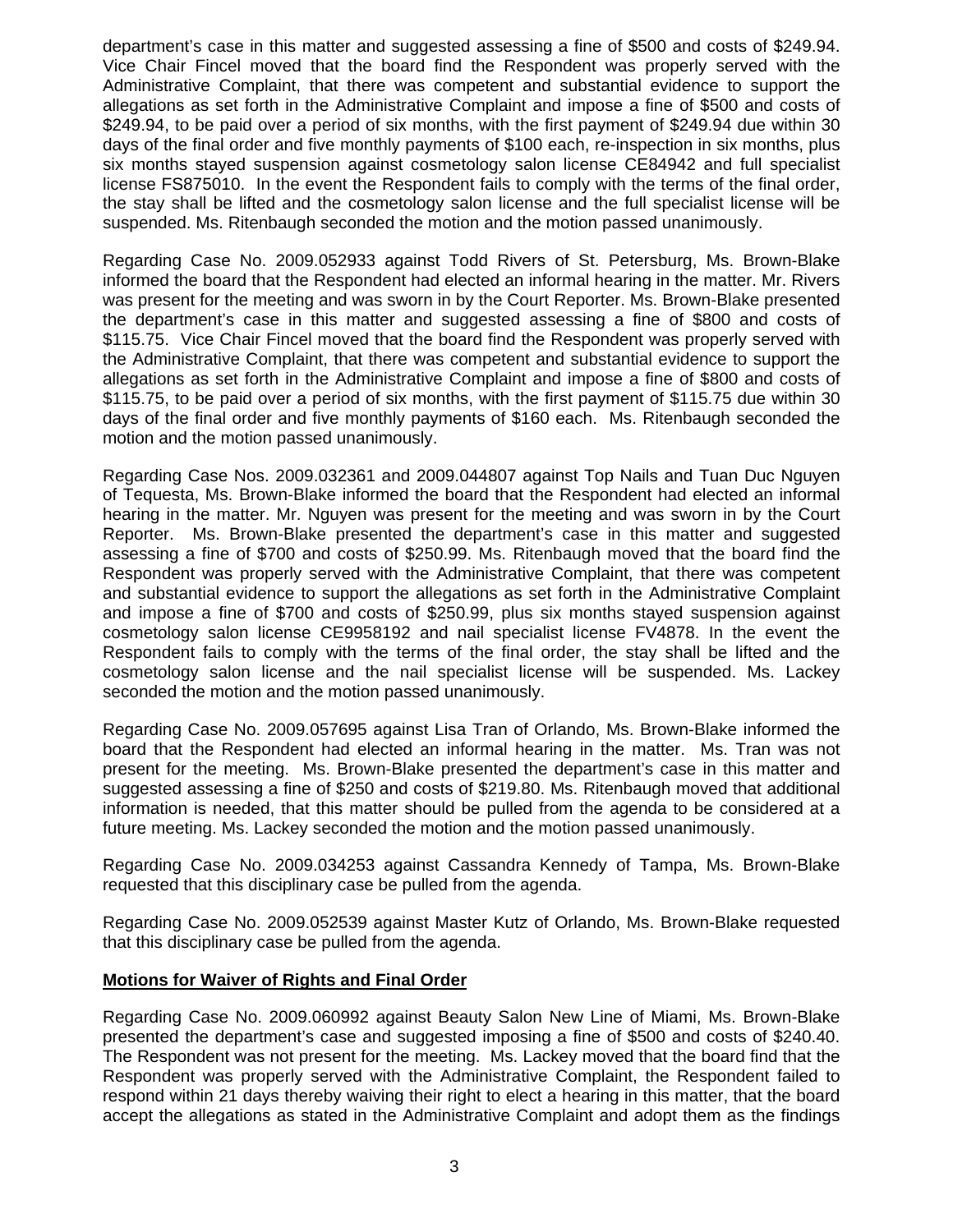of fact and conclusions of law of the board and impose a fine of \$500 and costs of \$240.40. Ms. Ritenbaugh seconded the motion and the motion passed unanimously.

Regarding Case Nos. 2009.033167 and 2009.033182 against Meyon Cross and House of Meyon of Rivera Beach, Ms. Brown-Blake presented the department's case and suggested imposing a fine of \$1,700 and costs of \$538.60. The Respondent was not present for the meeting. Vice Chair Fincel moved that the board find that the Respondent was properly served with the Administrative Complaint, the Respondent failed to respond within 21 days thereby waiving their right to elect a hearing in this matter, that the board accept the allegations as stated in the Administrative Complaint and adopt them as the findings of fact and conclusions of law of the board and impose a fine of \$1,700 and costs of \$538.60, to be paid over a period of six months, with the first payment of \$538.60 due within 30 days of the final order and five monthly payments of \$340 each, re-inspection in six months, plus six months stayed suspension against cosmetology salon license CE9977220 and cosmetology license CL1196128. In the event the Respondent fails to comply with the terms of the final order, the stay shall be lifted and the cosmetology salon license and cosmetology license will be suspended. Ms. Ritenbaugh seconded the motion and the motion passed unanimously.

Regarding Case Nos. 2009.063812 and 2009.056806 against Huan Thua Doan and Nail Gallery at 210 Inc. of St. Johns, Ms. Brown-Blake presented the department's case and suggested imposing a fine of \$500 and costs of \$524.27. The Respondent was not present for the meeting. Ms. Ritenbaugh moved that the board find that the Respondent was properly served with the Administrative Complaint, the Respondent failed to respond within 21 days thereby waiving their right to elect a hearing in this matter, that the board accept the allegations as stated in the Administrative Complaint and adopt them as the findings of fact and conclusions of law of the board and impose a fine of \$500 and costs of \$524.27. Ms. Lackey seconded the motion and the motion passed unanimously.

Regarding Case No. 2009.052516 against Artie Edmond Jr. of Ft. Lauderdale, Ms. Brown-Blake presented the department's case and suggested imposing a fine of \$1,000 and costs of \$435.59. Mr. Edmond was not present for the meeting. Vice Chair Fincel moved that the board find that the Respondent was properly served with the Administrative Complaint, the Respondent failed to respond within 21 days thereby waiving their right to elect a hearing in this matter, that the board accept the allegations as stated in the Administrative Complaint and adopt them as the findings of fact and conclusions of law of the board and impose a fine of \$1,000 and costs of \$435.59, plus six months stayed suspension against hair braider registration HB4398. In the event the Respondent fails to comply with the terms of the final order, the stay shall be lifted and the hair braider registration will be suspended. Ms. Ritenbaugh seconded the motion and the motion passed unanimously.

Regarding Case No. 2009.049304 against New York Clippers and Charles Vasquez of Spring Hill, Ms. Brown-Blake presented the department's case and suggested imposing a fine of \$500 and costs of \$440.61. The Respondent was not present for the meeting. Vice Chair Fincel moved that the board find that the Respondent was properly served with the Administrative Complaint, the Respondent failed to respond within 21 days thereby waiving their right to elect a hearing in this matter, that the board accept the allegations as stated in the Administrative Complaint and adopt them as the findings of fact and conclusions of law of the board and impose a fine of \$500 and costs of \$440.61, re-inspection in six months, plus six months stayed suspension against cosmetology salon license CE9963382. In the event the Respondent fails to comply with the terms of the final order, the stay shall be lifted and the cosmetology salon license will be suspended. Ms. Ritenbaugh seconded the motion and the motion passed unanimously.

Regarding Case Nos. 2009.055693 and 2009.048805 against Hung Huu Nguyen and Nails So Happy of Jacksonville, Ms. Brown-Blake presented the department's case and suggested imposing a fine of \$500 and costs of \$146.12. The Respondent was not present for the meeting. Ms. Ritenbaugh moved that the board find that the Respondent was properly served with the Administrative Complaint, the Respondent failed to respond within 21 days thereby waiving their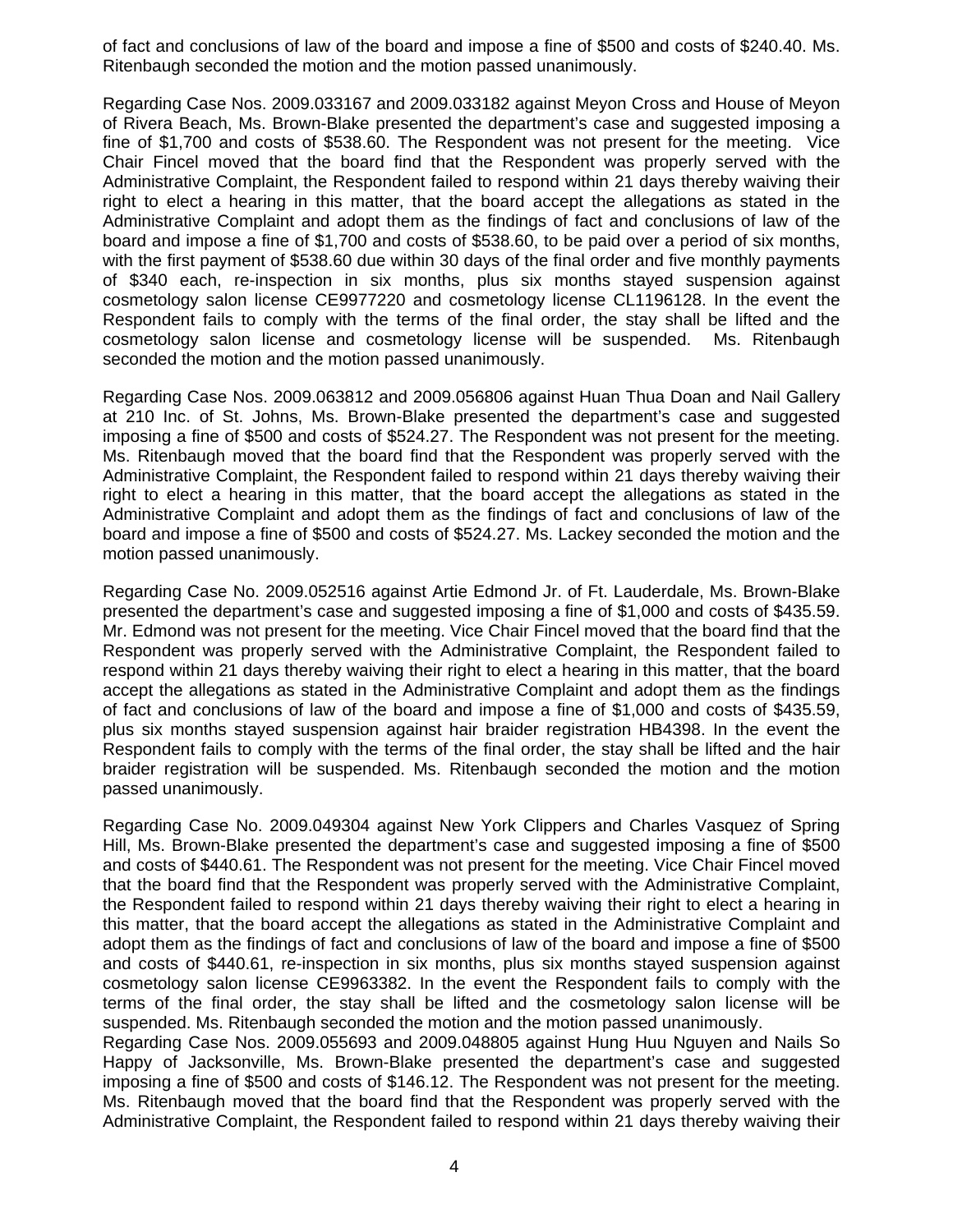right to elect a hearing in this matter, that the board accept the allegations as stated in the Administrative Complaint and adopt them as the findings of fact and conclusions of law of the board and impose a fine of \$500 and costs of \$146.12, to be paid over a period of six months, with the first payment of \$146.12 due within 30 days of the final order and five monthly payments of \$100 each, re-inspection in six months, plus six months stayed suspension against cosmetology salon license CE9966692 and nail specialist license FV554455. In the event the Respondent fails to comply with the terms of the final order, the stay shall be lifted and the cosmetology salon license and nail specialist license will be suspended. Ms. Lackey seconded the motion and the motion passed unanimously.

Regarding Case No. 2009.033418 against Linh Thuy Vo Nguyen of West Palm Beach, Ms. Brown-Blake presented the department's case and suggested imposing a fine of \$800 and costs of \$145.03. The Respondent was not present for the meeting. Ms. Lackey moved that the board find that the Respondent was properly served with the Administrative Complaint, the Respondent failed to respond within 21 days thereby waiving their right to elect a hearing in this matter, that the board accept the allegations as stated in the Administrative Complaint and adopt them as the findings of fact and conclusions of law of the board and impose a fine of \$800 and costs of \$145.03, plus six months stayed suspension against the Respondent's nail specialist license FV9532970. In the event the Respondent fails to comply with the terms of the final order, the stay shall be lifted and the Respondent's nail specialist license will be suspended. Ms. Ritenbaugh seconded the motion and the motion passed unanimously.

Regarding Case No. 2008.050175 against Snip Its Haircuts for Men of Wellington, Ms. Brown-Blake presented the department's case and suggested imposing a fine of \$500 and costs of \$344.42. The Respondent was not present for the meeting. Vice Chair Fincel moved that the board find that the Respondent was properly served with the Administrative Complaint, the Respondent failed to respond within 21 days thereby waiving their right to elect a hearing in this matter, that the board accept the allegations as stated in the Administrative Complaint and adopt them as the findings of fact and conclusions of law of the board and impose a fine of \$500 and costs of \$344.42, re-inspection in six months, plus six months stayed suspension against cosmetology salon license CE9960418. In the event the Respondent fails to comply with the terms of the final order, the stay shall be lifted and the cosmetology salon license will be suspended. Ms. Lackey seconded the motion and the motion passed unanimously.

Regarding Case No. 2009.035114 against Spa Aqua Santa, Inc., Ms. Brown-Blake presented the department's case and suggested imposing a fine of \$500 and costs of \$321.16. The Respondent was not present for the meeting. Ms. Lackey moved that the board find that the Respondent was properly served with the Administrative Complaint, the Respondent failed to respond within 21 days thereby waiving their right to elect a hearing in this matter, that the board accept the allegations as stated in the Administrative Complaint and adopt them as the findings of fact and conclusions of law of the board and impose a fine of \$500 and costs of \$321.16, plus revocation of cosmetology salon license CE80996. Vice Chair Fincel seconded the motion and the motion passed unanimously.

Regarding Case No. 2009.053079 against Hurbert Winfield of Jacksonville, Ms. Brown-Blake presented the department's case and suggested imposing a fine of \$500 and costs of \$149.80. Mr. Winfield was present for the meeting and was sworn in by the Court Reporter. Ms. Ritenbaugh moved that the board dismiss the case as full compliance has been met. Ms. Lackey seconded the motion and the motion passed unanimously.

Regarding Case No. 2009.018944 against Caroline Skinner of Tallahassee, Ms. Brown-Blake presented the department's case and suggested imposing a fine of \$500 and costs of \$316.37. Ms. Skinner was not present for the meeting. Vice Chair Fincel moved that the board dismiss the case based on insufficient evidence to support the allegations. Ms. Ritenbaugh seconded the motion and the motion passed unanimously.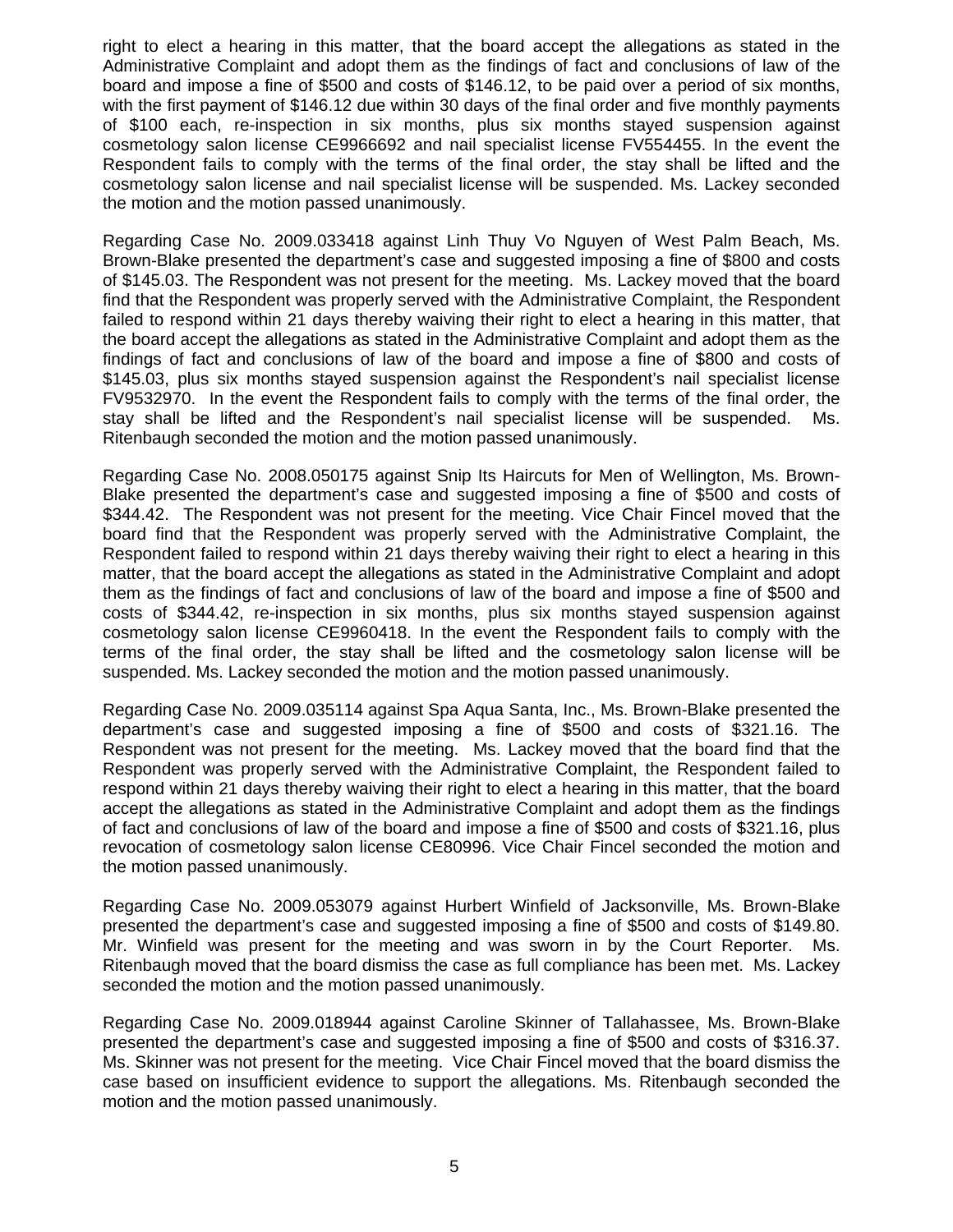Ms. Brown-Blake presented the following cases for consideration by the board. Vice Chair Fincel moved that the board find that the Respondent was properly served with the Administrative Complaint, the Respondent failed to respond within 21 days thereby waiving their right to elect a hearing in this matter, that the board accept the allegations as stated in the Administrative Complaint and adopt them as the findings of fact and conclusions of law of the board and imposed the penalties shown below:

- All Star LLC Barber Shop; Kissimmee Case No. 2009.034912 \$650 fine and \$131.50 costs Six month stayed suspension Re-inspection in six months
- Amaro's Full Service Men & Women; Clermont Case No. 2009.039507 \$1,000 fine and \$294.54 costs Six month stayed suspension Re-inspection in six months
- Boca Beauty Club; Boca Raton Case No. 2009.049258 \$1,000 fine and \$358.34 costs Six month stayed suspension Re-inspection in six months
- Enrique Jose Chaves and VIP Barber Shop; Ft. Pierce Case Nos. 2009.045029 and 2009.045021 \$1,500 fine and \$226.49 costs Six month stayed suspension Re-inspection in six months
- Estudio Salon Imagen Y Figura, Inc.; Miami Case No. 2009.037424 \$800 fine and \$267.39 costs Six month stayed suspension Re-inspection in six months
- In Da Cut: Tampa Case No. 2009.058613 \$1,000 fine and \$125.72 costs Six month stayed suspension Re-inspection in six months
- KM Nail Spa; Okeechobee Case No. 2009.059651 \$500 fine and \$72.84 costs Six month stayed suspension Re-inspection in six months
- Lee Nails of Tampa; Tampa Case No. 2010.024448 \$500 fine \$184.28 costs Six month stayed suspension Re-inspection in six months
- Nail Spa and Kevin Nguyen; Jacksonville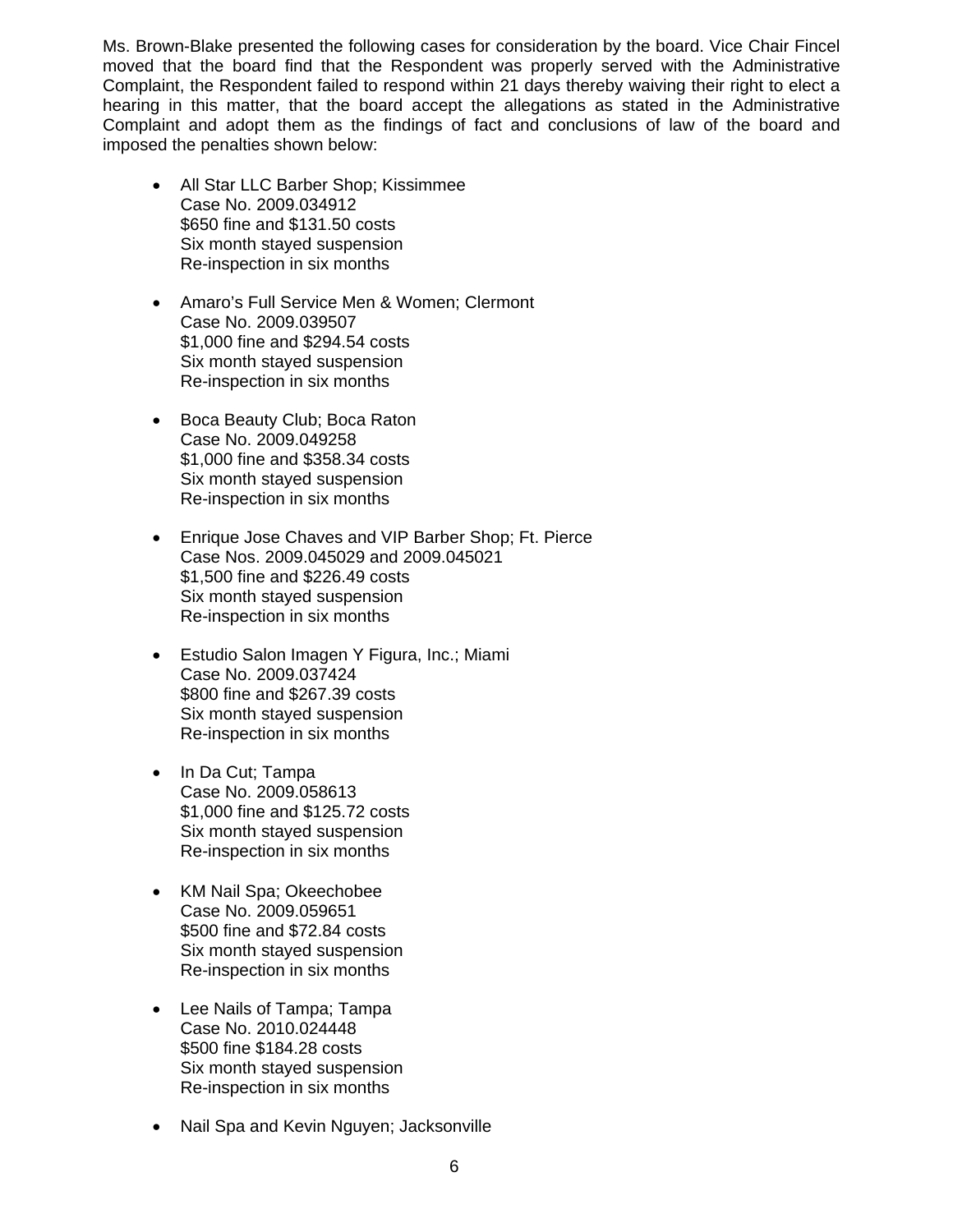Case Nos. 2009.056756 and 2009.062643 \$500 fine and \$450.66 costs Six month stayed suspension Re-inspection in six months

- Nuestro Salon Latino; Orlando Case No. 2009.009726 \$2,000 fine and \$267.36 costs Six month stayed suspension Re-inspection in six months
- Be Phan and TK Nails; Ft. Pierce Case Nos. 2009.044309 and 2009.059093 \$850 fine and \$248.24 costs Six month stayed suspension Re-inspection in six months
- Platinum Styles Unisex Salon; Miami Case No. 2009.063252 \$750 fine and \$93.85 costs Six month stayed suspension Re-inspection in six months
- Royal Nail Salon and Cong Van Le; Royal Palm Beach Case Nos. 2009.044723 and 2009.044725 \$650 fine and \$241.05 costs Six month stayed suspension Re-inspection in six months
- Sandra's Hair Salon; Ft. Pierce Case No. 2009.032603 \$1,000 fine and \$148.62 costs Six month stayed suspension Re-inspection in six months
- Station Cut; Apopka Case No. 2009.042892 \$300 fine and \$207.41 costs Six month stayed suspension Re-inspection in six months
- Styles 1 LLC; Miami Case No. 2009.059315 \$800 fine and \$71.20 costs Six month stayed suspension Re-inspection in six months
- Tonsorial, Inc.; Winter Park Case No. 2009.058770 \$1,300 fine and \$112.77 costs Six month stayed suspension Re-inspection in six months
- Xclusive Hair Design; Quincy Case No. 2009.060572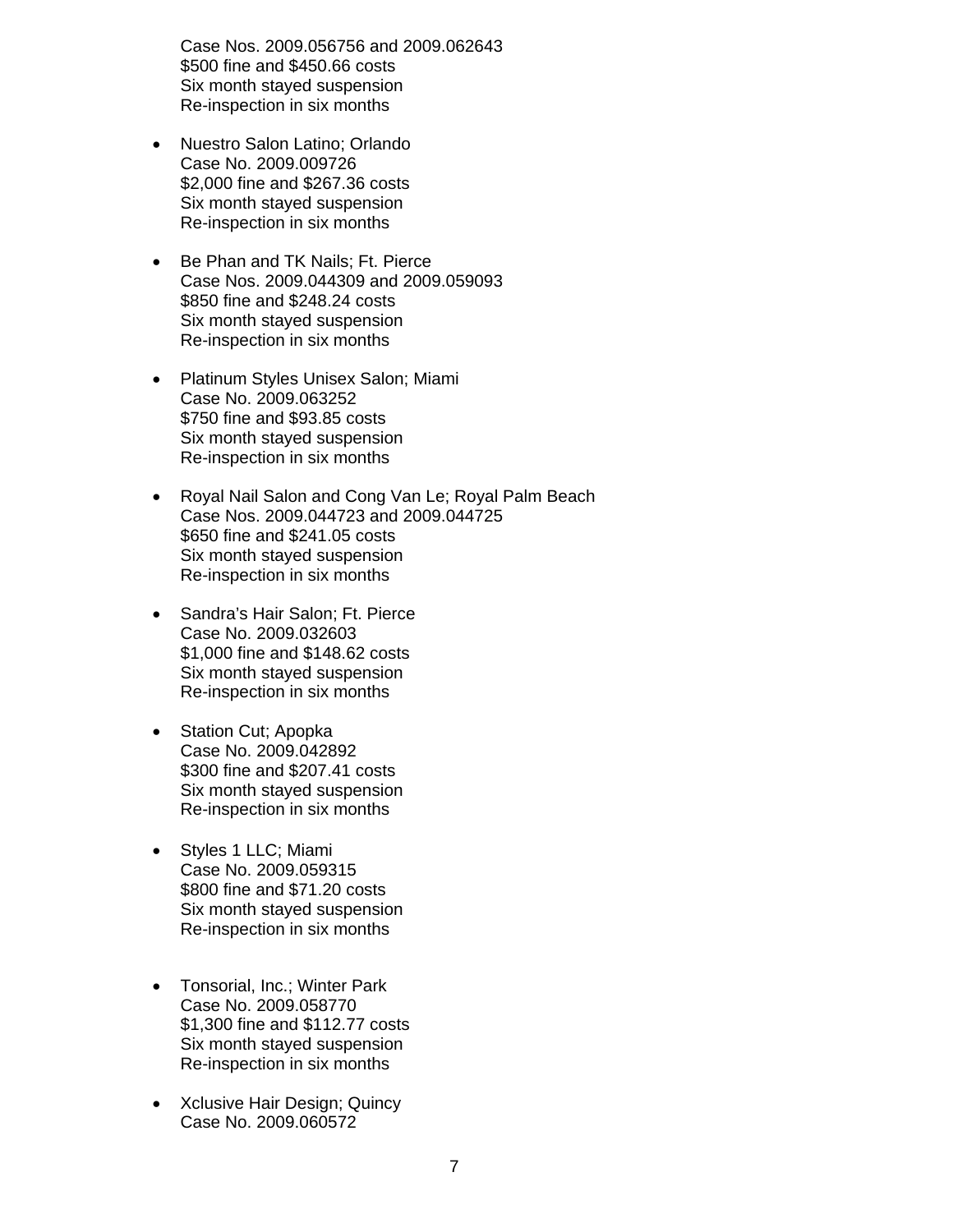\$3,800 fine and \$285.68 costs Six month stayed suspension Re-inspection in six months

• Top Nails Tech and Che Sophia; Boynton Beach Case No. 2009.034602 and 2009.051809 \$1,100 fine and \$309.14 costs Six month stayed suspension Re-inspection in six months

Ms. Ritenbaugh seconded the motion and the motion passed unanimously.

Ms. Brown-Blake presented the following cases for consideration by the board. Vice Chair Fincel moved that the board find that the Respondent was properly served with the Administrative Complaint, the Respondent failed to respond within 21 days thereby waiving their right to elect a hearing in this matter, that the board accept the allegations as stated in the Administrative Complaint and adopt them as the findings of fact and conclusions of law of the board and imposed the penalties shown below:

- Stan Cobham: Plantation Case No. 2009.037277 \$1,000 fine and \$410.80 costs Six month stayed suspension
- Veronique Dramou; Jacksonville Case No. 2009.059756 \$1,000 fine and \$94.96 costs Six month stayed suspension
- Heather Lavonne Feagin; Zephyrhills Case No. 2009.061334 \$1,500 fine and \$295.94 costs Six month stayed suspension
- Charlie Hawks; Orlando Case No. 2009.061203 \$700 fine and \$231.81 costs Six month stayed suspension
- Willie Dexter James; West Palm Beach Case No. 2009.036070 \$1,500 fine and \$118.88 costs Six month stayed suspension
- Ammie Knight; Quincy Case No. 2009.061746 \$1,000 fine and \$431.35 costs Six month stayed suspension
- Elaine Nguyet Le; New Port Richey Case No. 2009.062332 \$700 fine and \$354.51 costs Six month stayed suspension
- Kerod Morgan; West Palm Beach Case No. 2009.036073 \$2,000 fine and \$114.05 costs Six month stayed suspension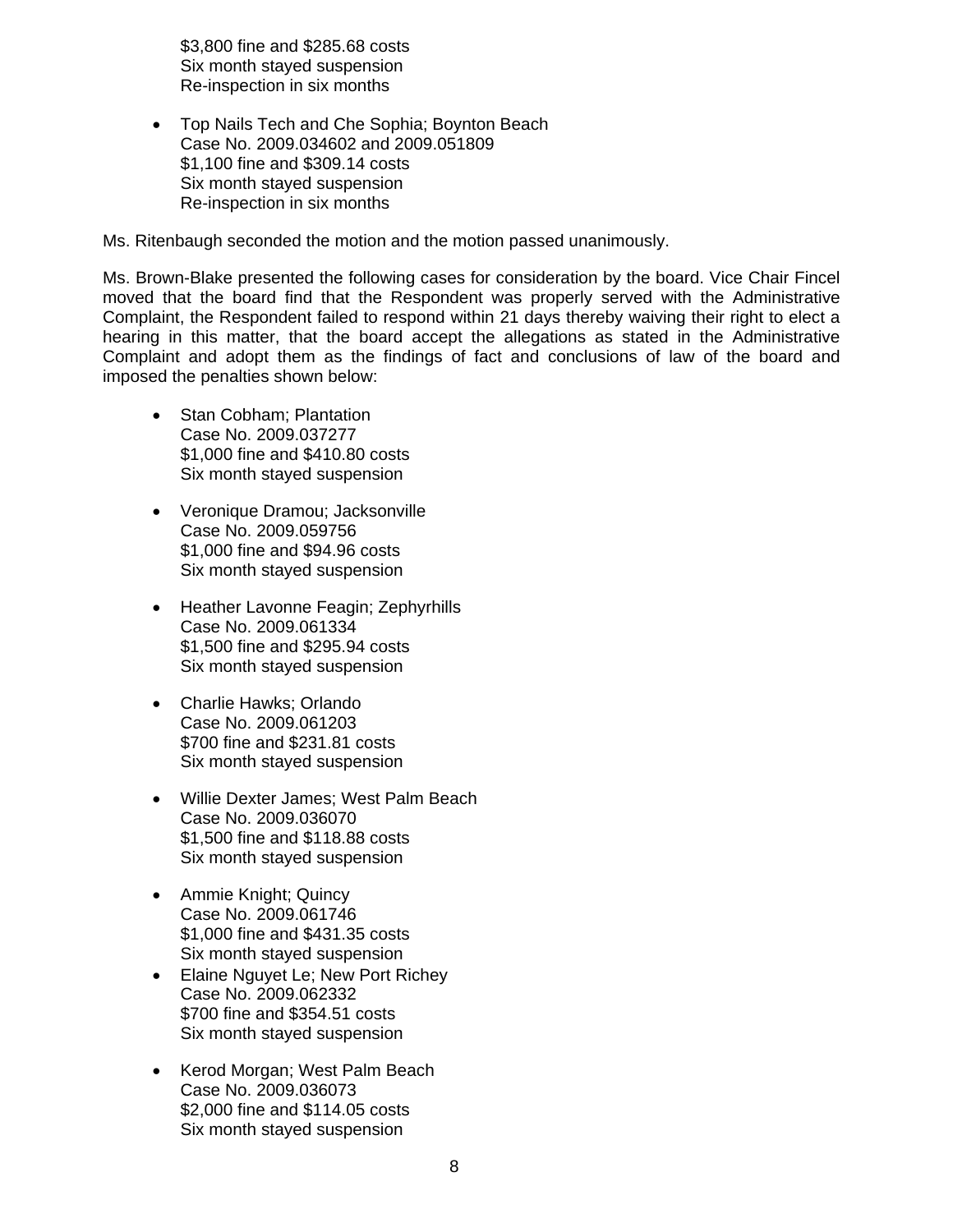- Tracy Morgan; Tampa Case No. 2009.045800 \$500 fine and \$83.24 costs Six month stayed suspension
- Hue Nguyen; Miramar Case No. 2009.015283 \$100 fine and \$491.81 costs Six month stayed suspension
- Dora Perez; Palmetto Case No. 2009.034927 \$1,500 fine and \$332.51 costs Six month stayed suspension
- Alicia Trice; West Palm Beach Case No. 2009.036123 \$2,500 fine and \$410.92 costs Six month stayed suspension

Ms. Lackey seconded the motion and the motion passed unanimously.

Ms. Brown-Blake presented the following cases for consideration by the board. Ms. Ritenbaugh moved that the board find that the Respondent was properly served with the Administrative Complaint, the Respondent failed to respond within 21 days thereby waiving their right to elect a hearing in this matter, that the board accept the allegations as stated in the Administrative Complaint and adopt them as the findings of fact and conclusions of law of the board and imposed the penalties shown below:

- Jennifer Barkley; Tallahassee Case No. 2009.049347 \$500 fine and \$83.69 costs
- Beauty Hut; Port St. Lucie Case No. 2008.036265 \$500 fine and \$371.68 costs
- Clippers; Tallahassee Case No. 2010.002150 \$1,500 fine and \$37.84 costs
- Maria Velikis Guess; Loxahatchee Case No. 2009.009712 \$500 fine and \$96.02 costs
- Hall of Fame Barbershop II; Coral Springs Case No. 2009.058130 \$500 fine and \$74.53 costs
- Brendon Lowe; Ft. Lauderdale Case No. 2009.012739 \$500 fine and \$476.02 costs
- Cynthia Miller; Greenville Case No. 2009.058708 \$500 fine and \$45.68 costs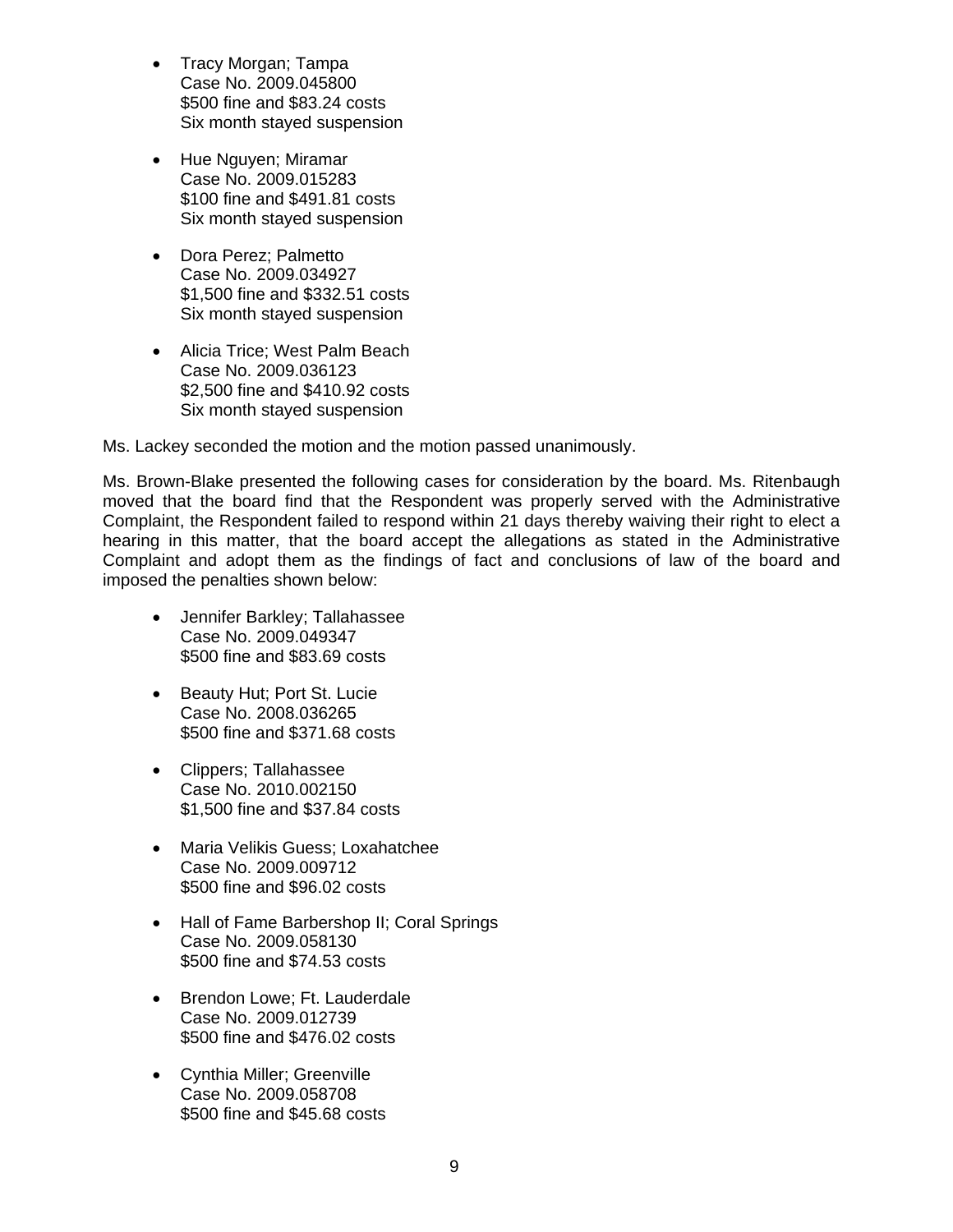- Tuyet Nguyen; Tampa Case No. 2009.014169 \$500 fine and \$215.83 costs
- Gina Paoluccio; Lake Worth Case No. 2009.036976 \$100 fine and \$438.29 costs
- Platinum Image Beauty; West Palm Beach Case No. 2009.036109 \$1,000 fine and \$368.59 costs
- A'Shanti Sheppard; Lake City Case No. 2009.048473 \$500 fine and \$224.74 costs
- Hang Bich Trinh and Wonder Nails; Jacksonville Case Nos. 2009.062101 and 2009.055542 \$500 fine and \$366.04 costs
- Wendy Williams; High Springs Case No. 2009.059965 \$250 fine and \$214.58 costs
- Xxclusive Nulook; Pompano Beach Case No. 2009.0036727 \$500 fine and \$353.40 costs

Ms. Lackey seconded the motion and the motion passed unanimously.

Regarding Case No. 2009.058823 against Nury's Attagracia Auila of Miami, Ms. Brown Blake requested that this disciplinary case be pulled from the agenda.

Regarding Case No. 2009.030512 against Lashonda Drake of Merritt Island, Ms. Brown-Blake requested that this disciplinary case be pulled from the agenda.

Regarding Case No. 2008.010354 against Fantastic Sams of Tampa, Ms. Brown-Blake requested that this disciplinary case be pulled from the agenda.

Regarding Case No. 2008.066242 against Happy Nails of Tallahassee, Ms. Brown-Blake requested that this disciplinary case be pulled from the agenda.

Regarding Case No. 2008.066322 against Philip Harvey of Stuart, Ms. Brown-Blake requested that this disciplinary case be pulled from the agenda.

Regarding Case No. 2009.045334 against Joseph and the Razors of Kissimmee, Ms. Brown-Blake requested that this disciplinary case be pulled from the agenda.

Regarding Case No. 2009.034900 against Lee-Lees Cuts and Designs of Deltona, Ms. Brown-Blake requested that this disciplinary case be pulled from the agenda.

Regarding Case No. 2008.064692 against Ray T. Nguyen of Pinellas Park, Ms. Brown-Blake requested that this disciplinary case be pulled from the agenda.

Regarding Case No. 2009.062682 against Pink & White Nails of Holiday, Ms. Brown-Blake requested that this disciplinary case be pulled from the agenda.